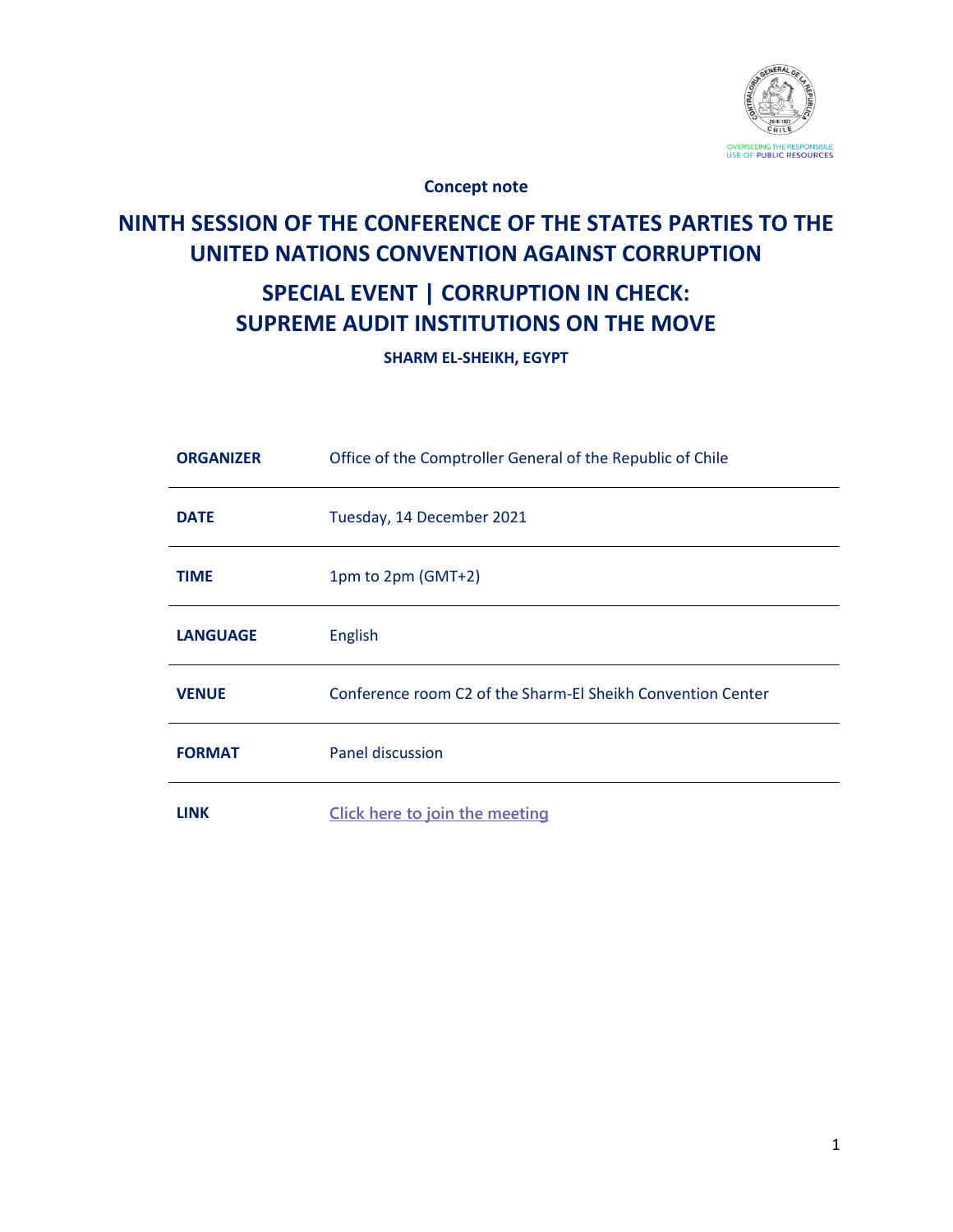### **DESCRIPTION**



Supreme audit institutions play a key role in the fight against corruption and can contribute to the development of strategic actions in line with the United Nations Convention against Corruption. To this end, national anti-corruption strategies have become an increasingly popular approach to coordinating efforts among stakeholders. At this event, the Comptroller General of the Republic of Chile will share the work of his Office in formulating a national anti-corruption strategy, with the purpose of motivating other supreme audit institutions to engage in similar initiatives. The panel will explore good practices, lessons learned and challenges faced by supreme audit institutions in the development of measures to tackle corruption, with an emphasis on the participation of society and the incorporation of a gender dimension.

### **SCENARIO**

In this panel discussion, Jorge Bermúdez, Comptroller General of the Republic of Chile, will describe the experience of his Office in developing a national anti-corruption strategy, with the support of UNODC. Harib Al Amimi, President of the State Audit Institution of the United Arab Emirates, will then discuss challenges and efforts of supreme audit institutions in tackling corruption. Ghada Waly, Executive Director of UNODC, will provide closing remarks outlining international commitments related to the role of supreme audit institutions in the fight against corruption and by highlighting how these commitments were translated into actions through the national anti-corruption strategy developed by the Office of the Comptroller General of the Republic of Chile, with support from UNODC. Valentina Monasterio, Chairwoman of the Audit Operations Committee of the United Nations Board of Auditors, will serve as the moderator. Short messages in the form of pre-recorded videos from civil society leaders will be shared with event participants. Audience interaction will be managed using Mentimeter, an interactive presentation software, which will enable the audience to ask questions during the event.

## **SEATING ARRANGEMENTS AND THE EXPECTED AUDIENCE**

The three speakers and the moderator, two women and two men, will be seated at the podium. On Prerecorded videos by female leaders from civil society organizations will be played to further provide a female perspective. Details of the audience, including on gender balance, will be confirmed.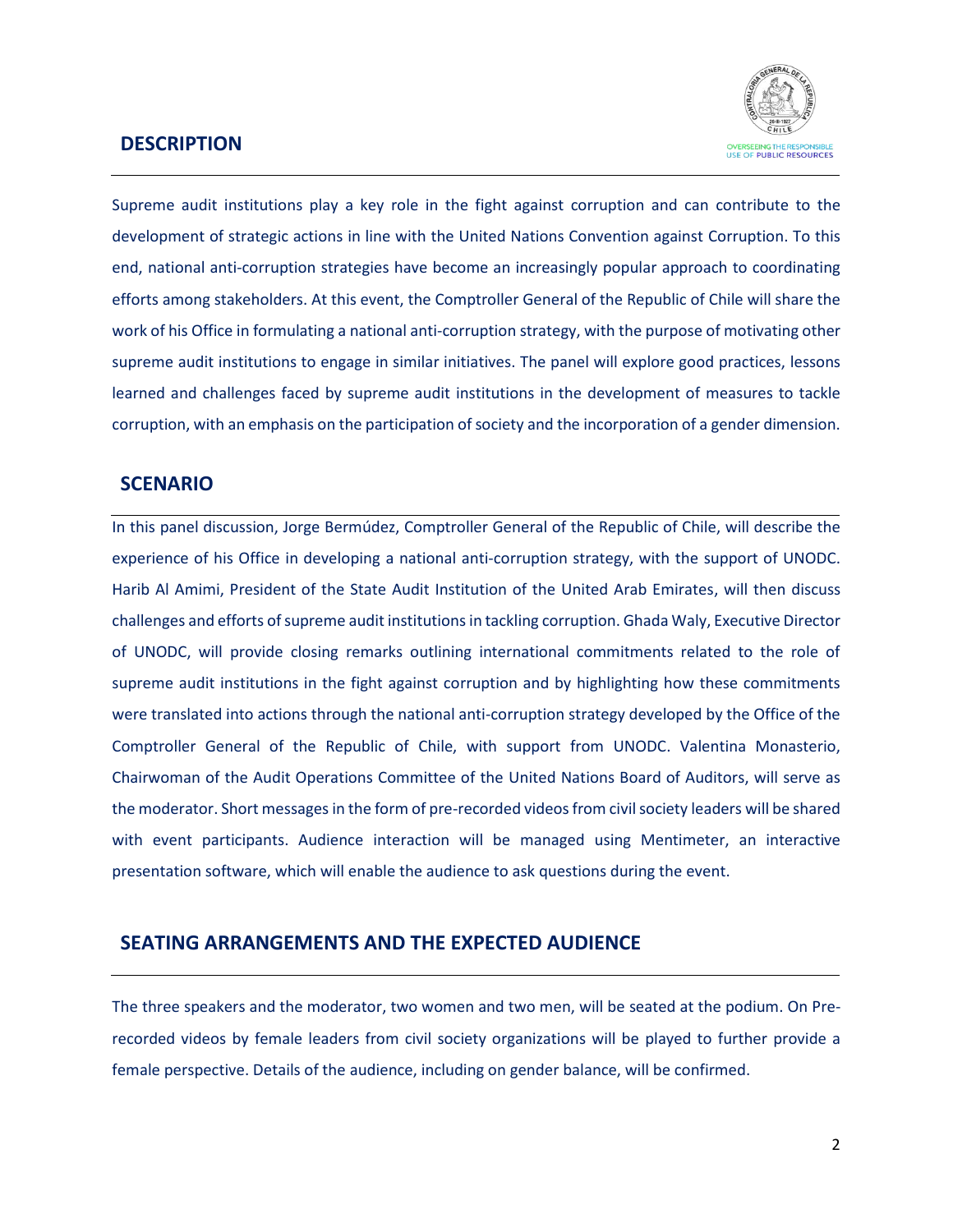

## **MODERATOR AND SPEAKERS**

#### *Moderator*

**Valentina Monasterio, Chairwoman of the Audit Operations Committee of the United Nations Board of Auditors**

Ms. Monasterio is the Director of External Audit and a member of the Audit Operations Committee that coordinates the work of the United Nations Board of Auditors.



Ms. Monasterio is a lawyer and holds a Master's degree in International Law, Investments, Commerce and Arbitration from the University of Heidelberg, Germany, and the University of Chile.

She was a lawyer at the General Directorate of Legal Affairs of the Ministry of Foreign Affairs of Chile for 11 years and was Head of the Department of Public International Law at that Directorate for two years. She is currently the President of the Chilean Society of International Law.

#### *Speakers*

## **Ghada Waly, Under-Secretary-General and Executive Director of the United Nations Office on Drugs and Crime**

Ms. Waly has over 30 years of experience in the fields of poverty reduction and social protection. She served as the Minister of Social Solidarity of Egypt from March 2014 to December 2019, and as the Coordinator of the Inter-Ministerial Committee for Social Justice between 2014 and 2019, during which



time she also chaired the Executive Council of Arab Ministers of Social Affairs of the League of Arab States. In addition, she has been the Chairperson of Nasser Social Bank, a pro-poor developmental financial institution.

In addition, she has chaired the boards of the National Center for Social and Criminological Research, the National Fund for Drug and Addiction Control and the National Authority of Pensions and Social Insurance.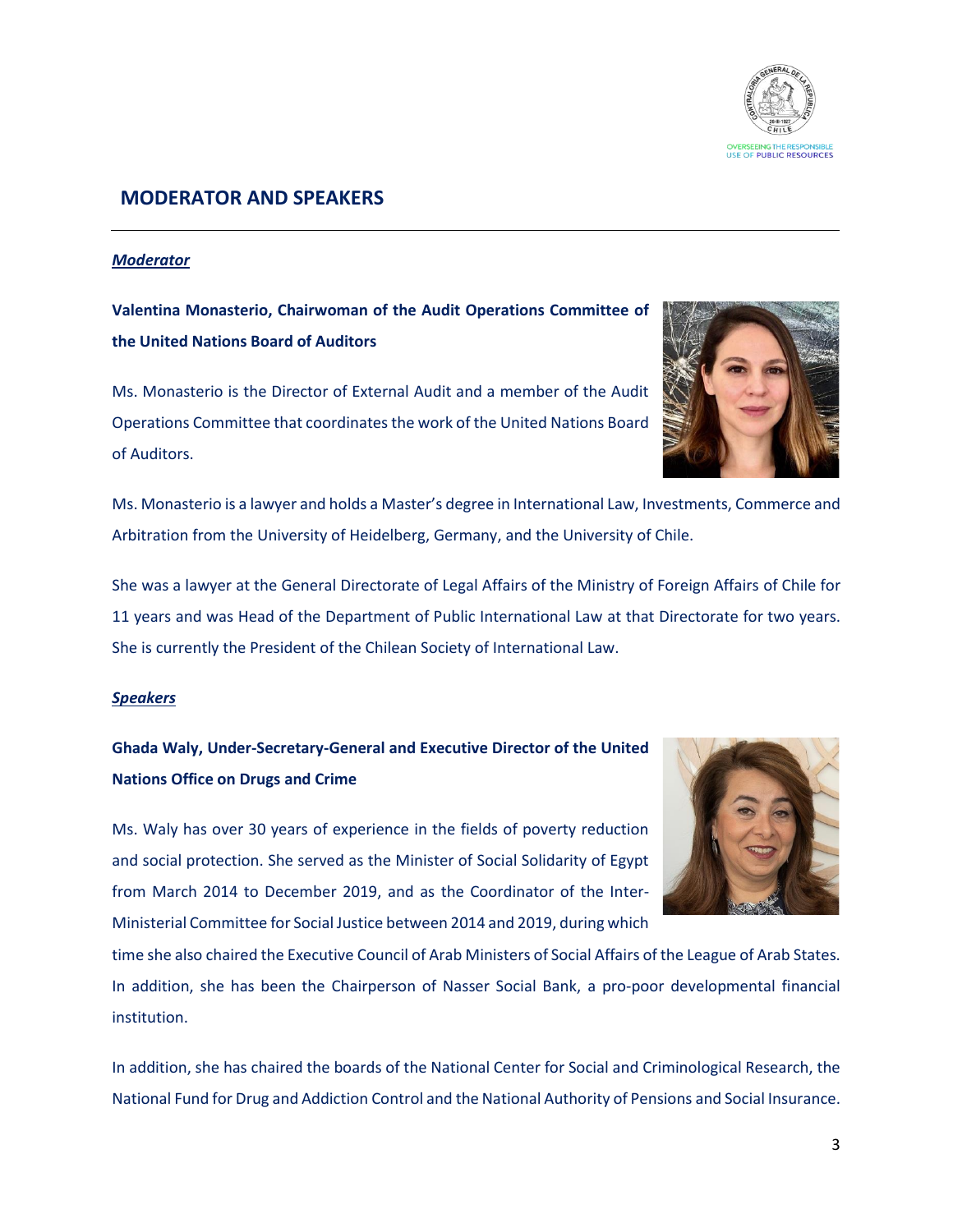

Other leadership positions include Managing Director of the Social Fund for Development, a multimilliondollar small and mid-size enterprises fund, and Assistant Resident Representative for poverty reduction at the United Nations Development Programme, where she was responsible for coordinating the Millennium Development Goals Report and for launching the National Strategy for Microfinance. She was also Programme Director of CARE International in Egypt, working in the field of poverty alleviation, and a chairperson of Red Crescent Association.

Ms. Waly has a Bachelor's degree in Foreign Languages and Literature and a Master's degree in Humanities, both from Colorado State University. She also holds a diploma in international development and a diploma in project management and is certified in microfinance from the University of Colorado Boulder. She is fluent in Arabic, English and French and has a working knowledge of Spanish.

#### **Jorge Bermúdez, Comptroller General of the Republic of Chile**



Mr. Bermúdez is a lawyer with extensive experience of working with academia and public and private organizations. He holds a degree in Legal Sciences, a Master's degree in European Community Law and a PhD in Law. He was a postdoctoral fellow at the University of Giessen and the University of Heidelberg in Germany. He has participated in important forums, seminars

and international conferences, and has published numerous books and articles related to environmental and administrative law.

Mr. Bermúdez has been the Comptroller General of the Republic of Chile since December 2015. He is also the Executive Secretary of the Organization of Latin American and Caribbean Supreme Audit Institutions (OLACEFS) and holds the chair of the Working Group on Gender Equality and Non-Discrimination of OLACEFS and the United Nations Board of Auditors.